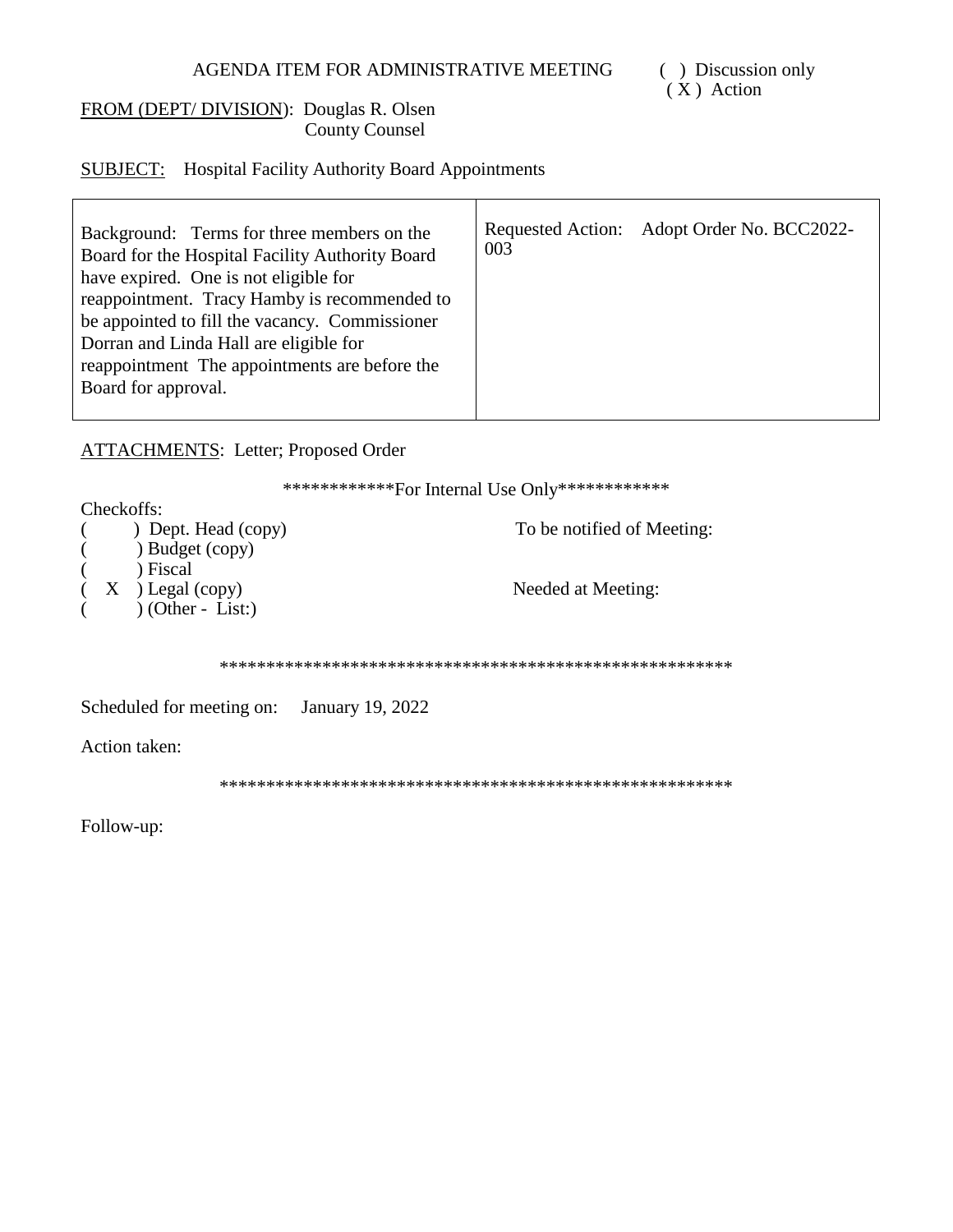# Monahan, Grove & Tucker

Attorneys At Law 105 North Main Milton-Freewater, OR 97862 Samuel E. Tucker Toll Free Number: 888-727-3635 Molly Tucker Hasenbank Phone: (541) 938-3377 Fax: (541) 938-6112 John U. Grove, Deceased Brooklynn Armesto-Larson sam@mgtlegal.com molly@mgtlegal.com brooklynn@mgtlegal.com J.T. Monahan, Deceased

January 5, 2022

County Commissioners Umatilla County Courthouse 216 SE 4th St. Pendleton, OR 97801

RE: Hospital Facility Authority Appointments

Dear Commissioners:

The Umatilla County Hospital Facility met on December 16, 2021. The term of Linda Hall expires December 31, 2021. Linda Hall is eligible for reappointment and is willing to serve another term. The Commissioners can reappoint Linda Hall to <sup>a</sup> second three-year term commencing January 1,2022.

The term of Judy Kennedy expires December 31, 2021. Judy Kennedy has served two consecutive terms and is not eligible for reappointment. The board suggested replacing Judy Kennedy with Tracy Hamby with Bank of Eastern Oregon. Both Judy Kennedy and Don Daggett have talked with Mr. Hamby and he is willing to serve.

As you are also aware, the Board of County Commissioners Order No. BCC2O2I-006 appointed Daniel N. Dorran for <sup>a</sup> one-year term expiring on December31, 2021. The Commissioners will need to appoint <sup>a</sup> Commissioner to fill this role for the 2022 year.

If the Commissioners approve, please have your staff send me <sup>a</sup> copy of the signed resolution for inclusion in the Authority records. Enclosed is <sup>a</sup> copy of the resolution appointing board members in 2021. Also enclosed is <sup>a</sup> sheet showing all the existing board members as of 2021.

Happy Holidaysl

Sincerely.

MONAHAN, GROVE & TUCKER

meey tucke Hasar Day

Molly Tucker Hasenbank MTH:co Enclosure

Cc: Don Daggett, Chairman, via email Judy Kennedy, Vice-Chairman, via email Don Benschoter, Secretary / Treasurer, via email Doug Olsen, County Counsel, via email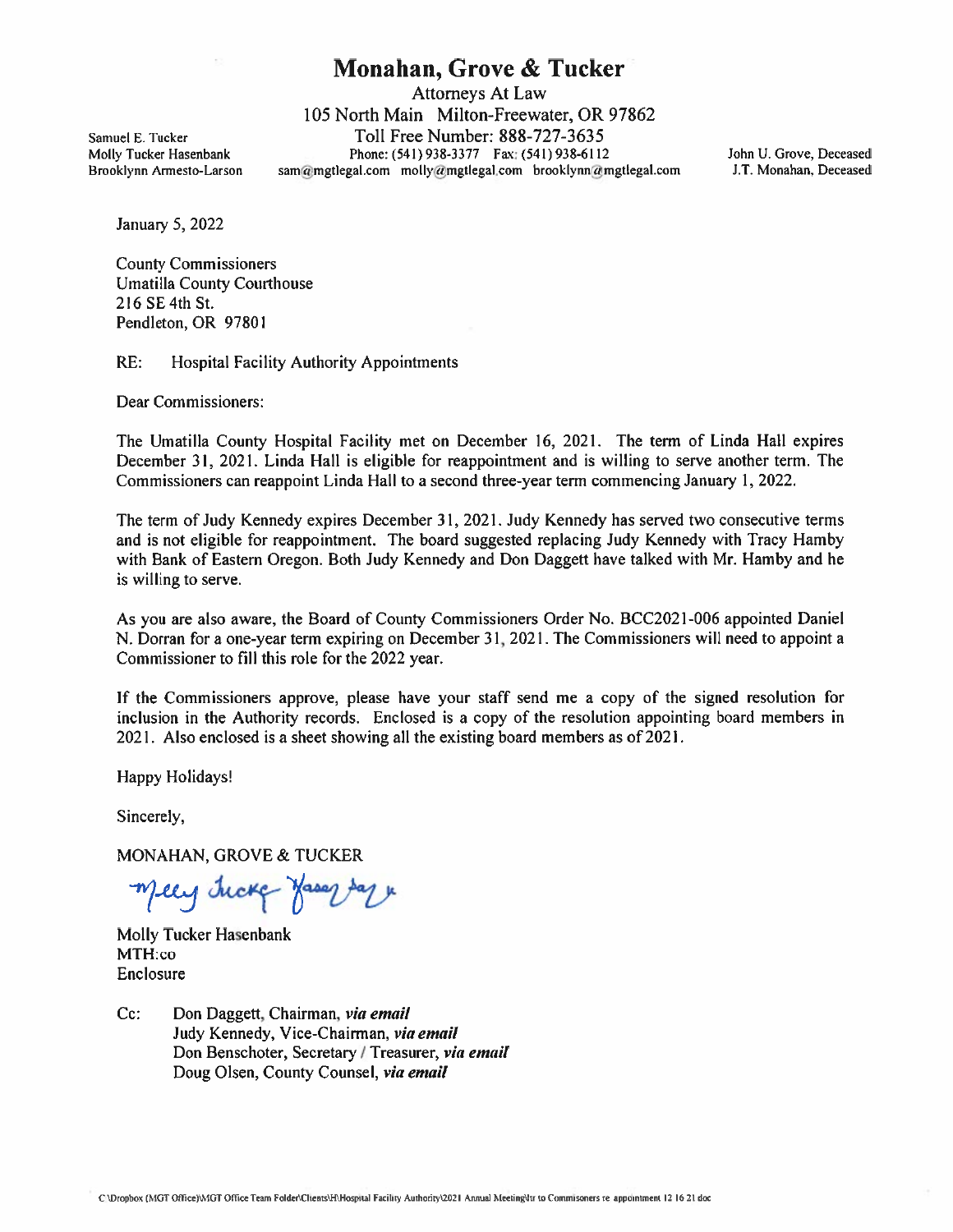### **THE BOARD OF COMMISSIONERS OF UMATILLA COUNTY**

### **STATE OF OREGON**

| In the Matter of Appointment  |                |                       |
|-------------------------------|----------------|-----------------------|
| of Daniel N. Dorran, Linda M. | $\blacksquare$ | Order No. BCC2022-003 |
| Hall and Tracy R. Hamby       |                |                       |
| to Board of Directors of      |                |                       |
| Hospital Facility Authority   |                |                       |

**WHEREAS pursuant to ORS 441.535, the Board of Commissioners on September 18, 1980, created The Hospital Facility Authority of Umatilla County, Oregon, for the purpose of providing adequate medical care and hospital facilities for the people of Oregon;**

**WHEREAS pursuant to ORS 441.540, the Board of Commissioners is to appoint the Board of Directors to The Hospital Facility Authority of Umatilla County, Oregon;**

**WHEREAS the Board of Directors' term of Daniel N. Dorran, Linda M. Hall and Judith L. Kennedy expired December 31, 2021, and Daniel N. Dorran and Linda M. Hall are eligible for reappointment;**

**WHEREAS Tracy R. Hamby has been recommended for appointment to the fill the vacancy, and Daniel N. Dorran, Linda M. Hall and Tracy R. Hamby are willing to serve.**

**NOW THEREFORE, the Board of Commissioners orders that Daniel N. Dorran, Linda M. Hall, and Tracy R. Hamby are appointed to the Board of Directors of The Hospital Facility Authority of Umatilla County, Oregon, each for a three year term, beginning January 1, 2022 and expiring December 31, 2024.**

**DATED this 19th day of January, 2022.** 

**UMATILLA COUNTY BOARD OF COMMISSIONERS**

**John M. Shafer, Chair**

**Daniel N. Dorran, Commissioner**

**Order No. BCC2022-003 - Page 1 of 2**